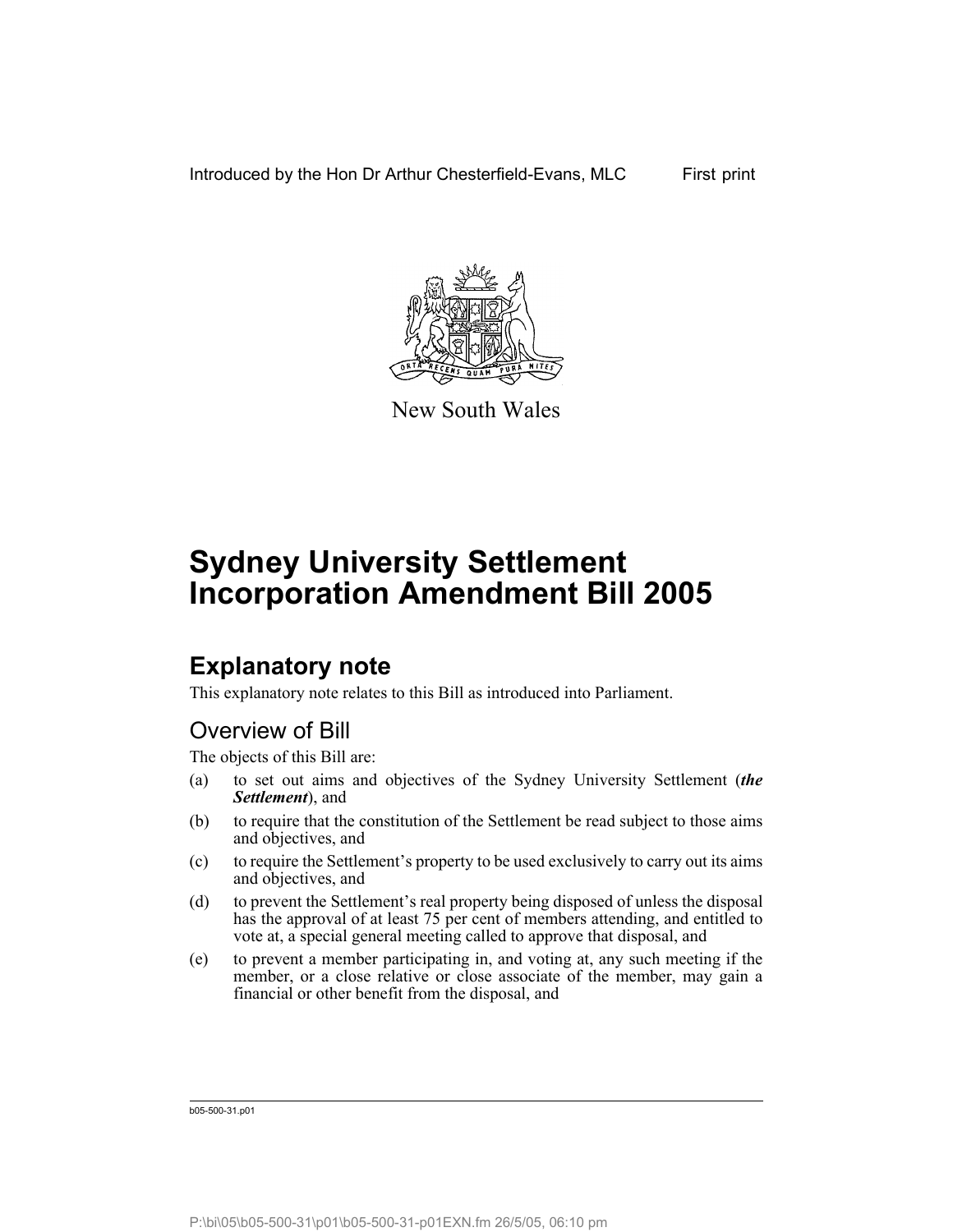Explanatory note

(f) to prevent the Registrar-General from registering a transfer of land held by or on behalf of the Settlement, unless a certificate under the common seal of the corporation is lodged with the Registrar-General certifying that the transfer has been approved in accordance with paragraph (d).

### Outline of provisions

**Clause 1** sets out the name (also called the short title) of the proposed Act.

**Clause 2** provides for the commencement of the proposed Act on the date of assent.

**Clause 3** is a formal provision that gives effect to the amendments to the *Sydney University Settlement Incorporation Act 1959* set out in Schedule 1.

### **Schedule 1 Amendments**

Schedule 1 amends the *Sydney University Settlement Incorporation Act 1959* to give effect to the objects of this Bill as set out in the Overview.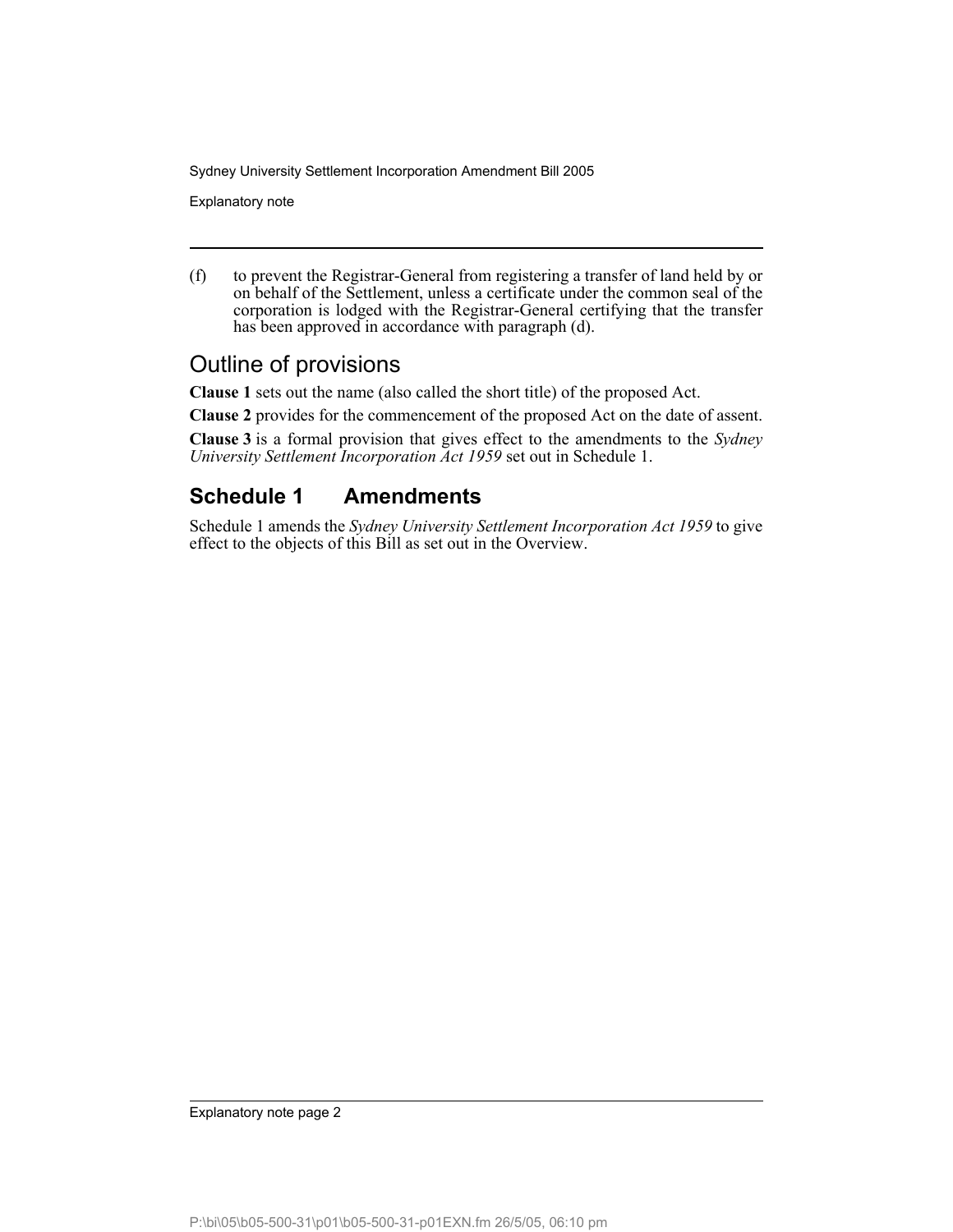Introduced by the Hon Dr Arthur Chesterfield-Evans, MLC First print



New South Wales

# **Sydney University Settlement Incorporation Amendment Bill 2005**

### **Contents**

|                                                                           | Page |
|---------------------------------------------------------------------------|------|
| Name of Act                                                               |      |
| Commencement                                                              |      |
| Amendment of Sydney University Settlement Incorporation<br>Act 1959 No 16 |      |
| Schedule 1 Amendments                                                     |      |

b05-500-31.p01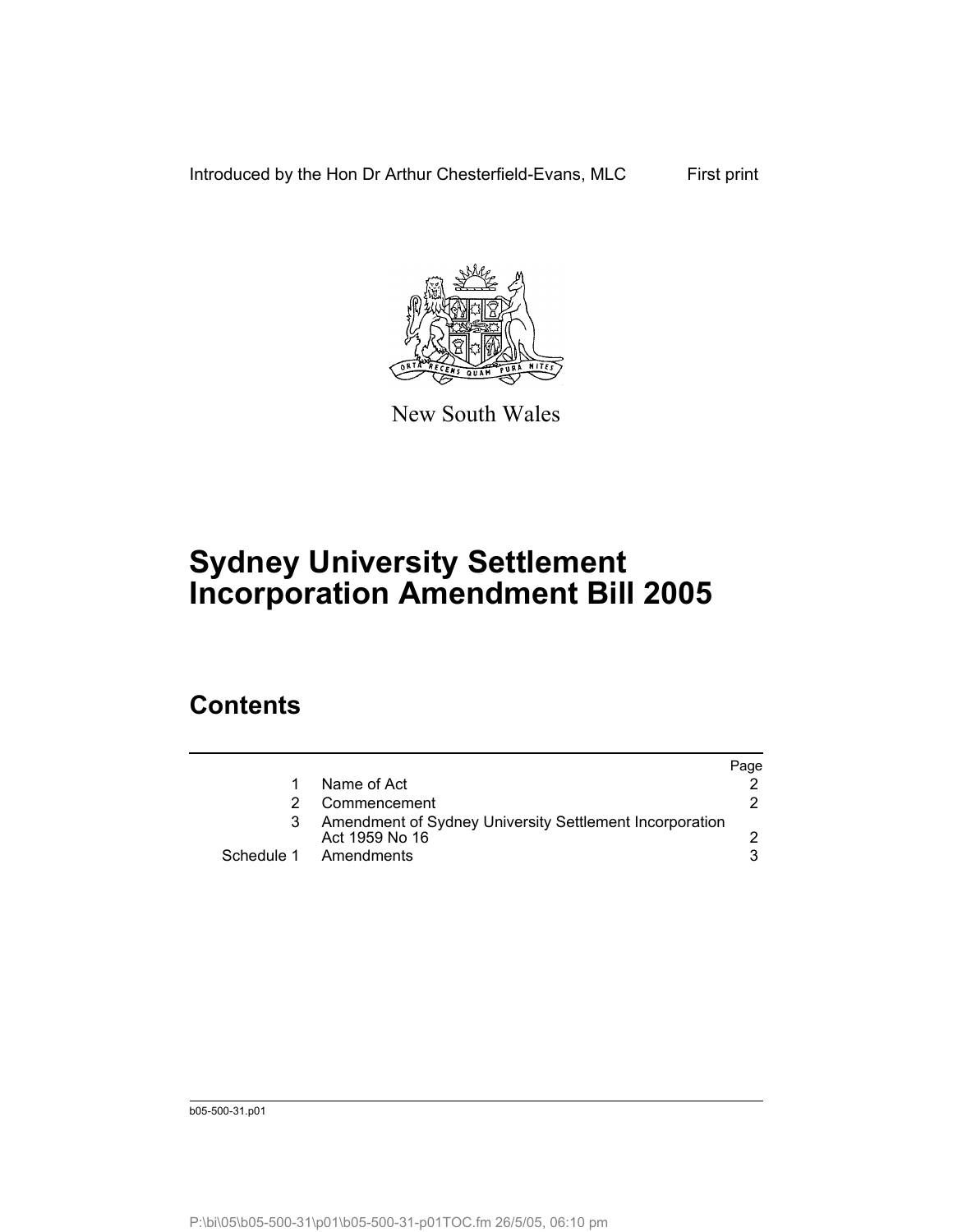**Contents** 

Page

Contents page 2

P:\bi\05\b05-500-31\p01\b05-500-31-p01TOC.fm 26/5/05, 06:10 pm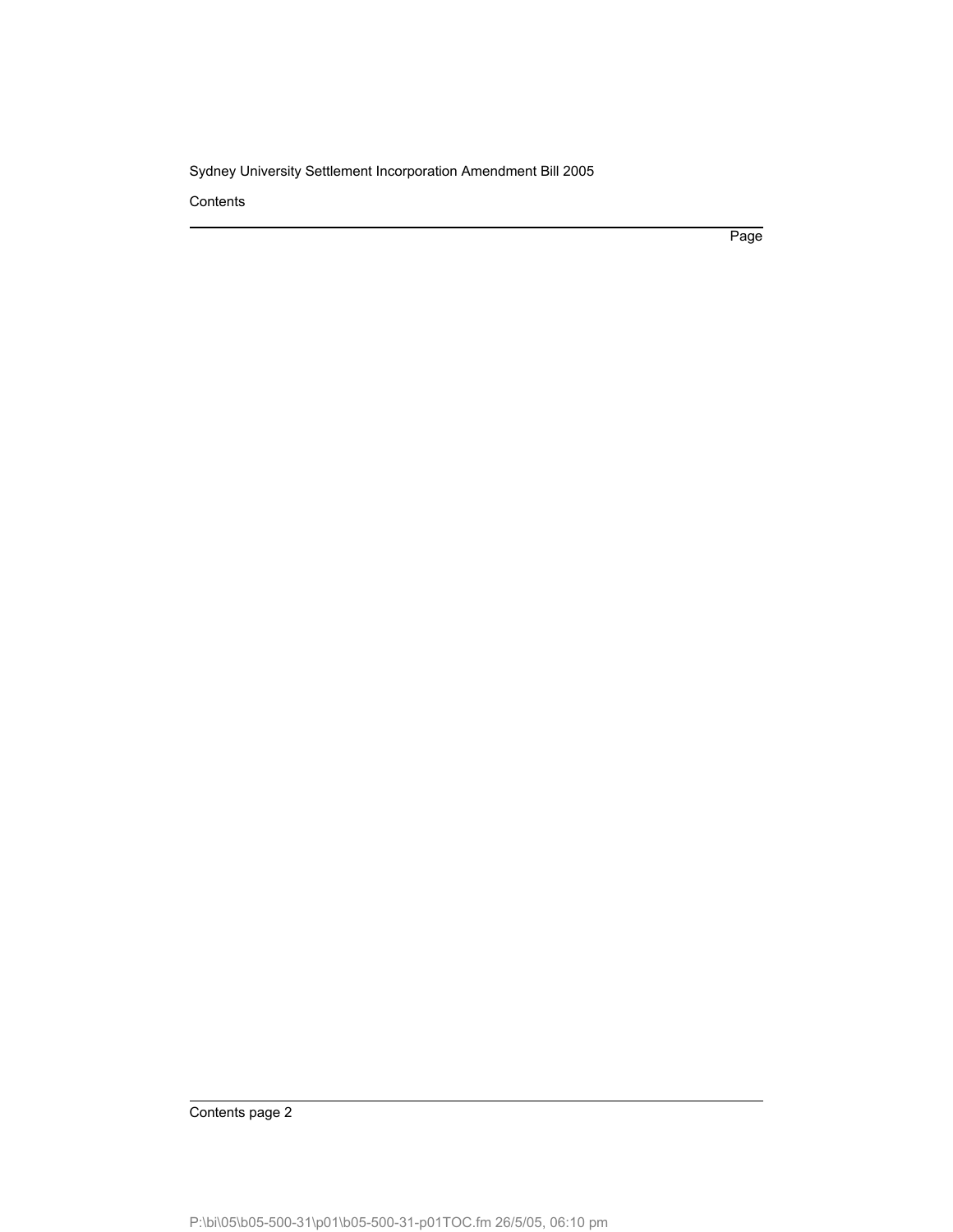

New South Wales

No , 2005

### **A Bill for**

An Act to amend the *Sydney University Settlement Incorporation Act 1959* to make further provision with respect to the Constitution of the Sydney University Settlement and the disposal of property of the Settlement; and for other purposes.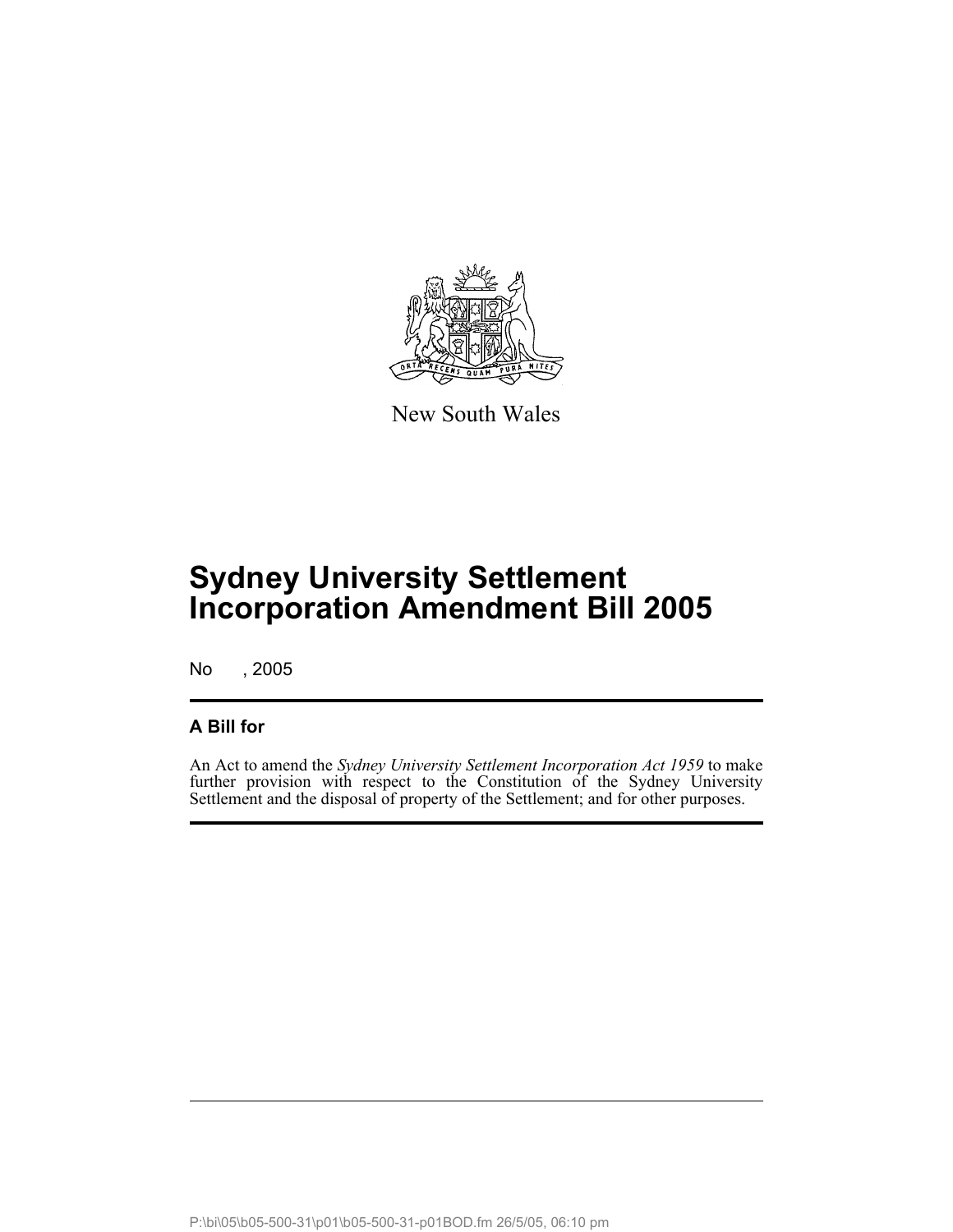|              | The Legislature of New South Wales enacts:                                                      |                     |
|--------------|-------------------------------------------------------------------------------------------------|---------------------|
|              | Name of Act                                                                                     | 2                   |
|              | This Act is the Sydney University Settlement Incorporation Amendment<br>Act 2005.               | 3<br>$\overline{4}$ |
| $\mathbf{2}$ | Commencement                                                                                    | 5                   |
|              | This Act commences on the date of assent.                                                       | 6                   |
| 3            | Amendment of Sydney University Settlement Incorporation Act 1959<br><b>No 16</b>                | $\tau$<br>8         |
|              | The Sydney University Settlement Incorporation Act 1959 is amended<br>as set out in Schedule 1. | 9<br>10             |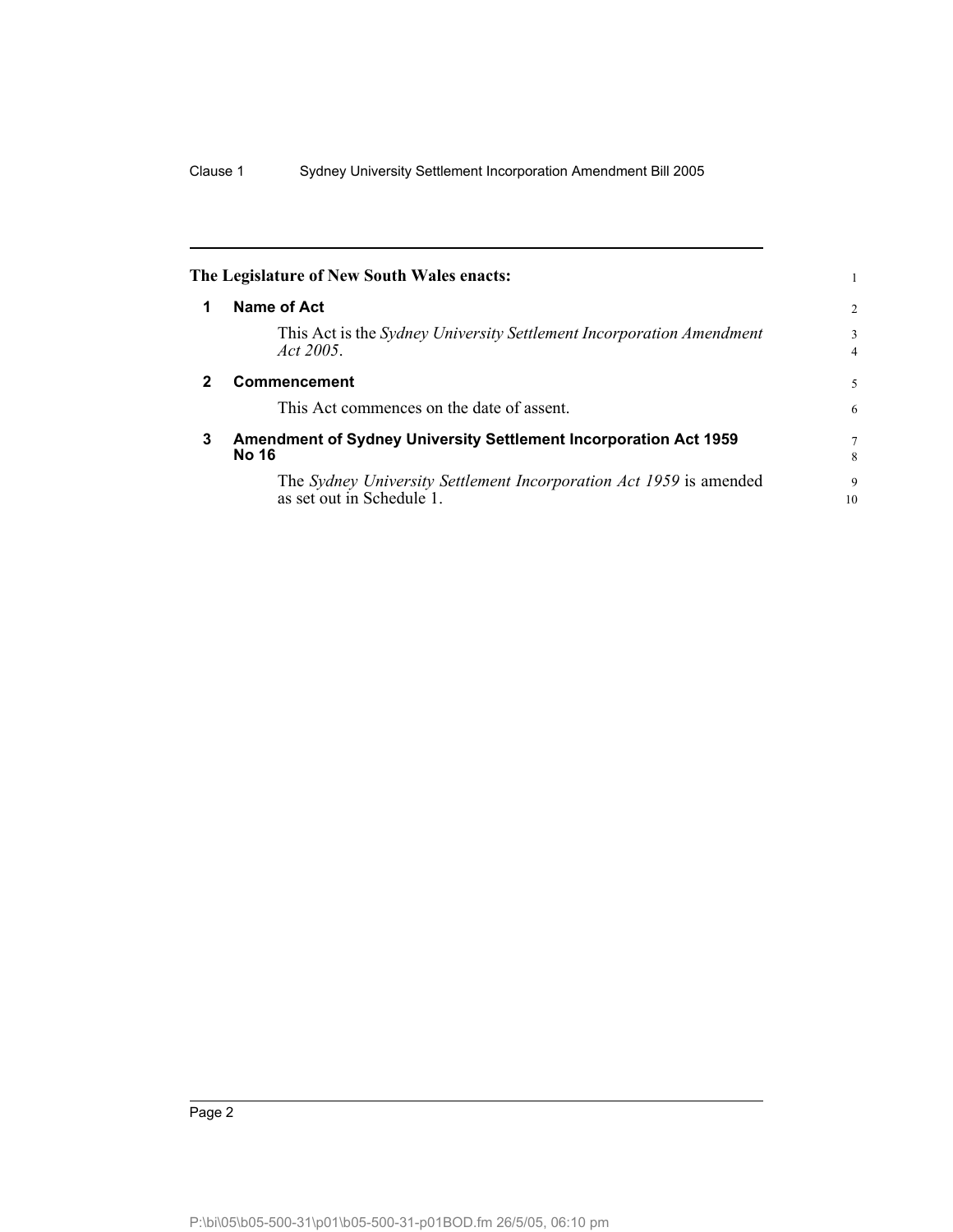Amendments **Amendments** Schedule 1

#### **Schedule 1 Amendments**

(Section 3) **[1] Sections 2A and 2B** Insert after section 2: **2A Aims and objectives of Settlement** (1) The aims and objectives of the Sydney University Settlement are as follows: (a) to operate within, and to implement, the nineteenth century "settlement tradition" which includes direct service, education and social reform and is based on the philosophy of people from different backgrounds or cultures working together in reciprocal relationships to improve social conditions and learning from each other in the process, (b) to be a non-profit, charitable and benevolent organisation, the purpose of which is to relieve poverty, sickness, suffering, distress, misfortune, destitution or helplessness by: (i) building the links between communities and increasing the capacity of communities to gain more control over their situations and lives, and (ii) providing direct material assistance to disadvantaged people and groups, and (iii) running educational programs, activities, classes and groups to increase the skills and capabilities of disadvantaged people, and (iv) educating the wider community about social problems and solutions to those problems, and (v) building networks of, and strengthening links between, different social, ethnic and cultural groups to develop more cohesive and supportive communities, and (vi) providing information, referrals, advice, counselling and support programs to disadvantaged people, and (vii) providing low-cost facilities to disadvantaged people in order to improve access to services and quality of life, and 1 2 3 4 5 6 7 8 9 10 11 12 13 14 15 16 17 18 19 20 21 22 23 24 25 26 27 28 29 30 31 32 33 34 35 36 37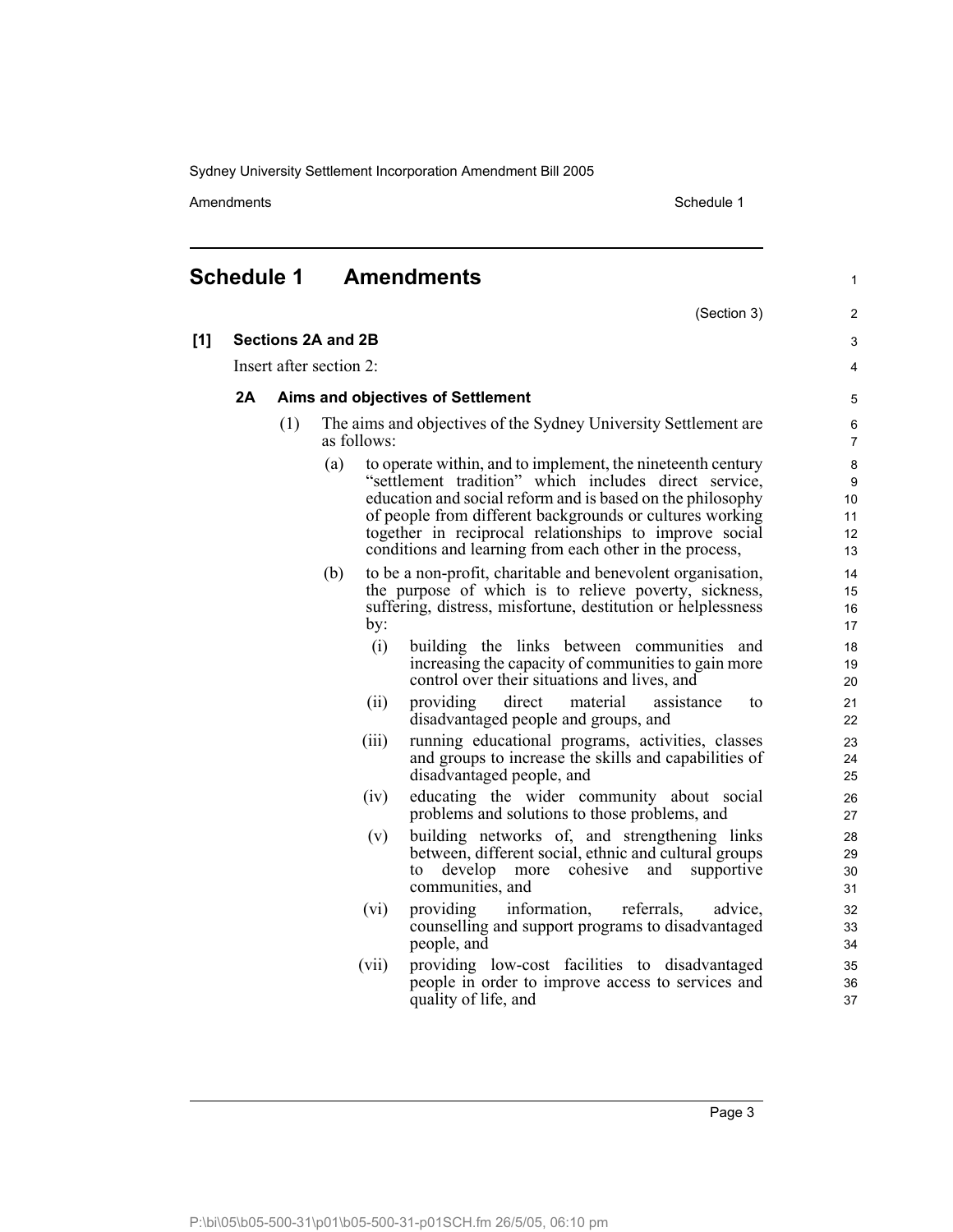Schedule 1 Amendments

|     |    |                   | (viii)                  | promoting and advocating policy, legal and social<br>changes that will benefit disadvantaged people, and             | 1<br>2         |
|-----|----|-------------------|-------------------------|----------------------------------------------------------------------------------------------------------------------|----------------|
|     |    |                   | (ix)                    | improving the capacity of groups, organisations and                                                                  | 3              |
|     |    |                   |                         | the wider community to support and assist                                                                            | 4              |
|     |    |                   |                         | disadvantaged people, and                                                                                            | 5              |
|     |    |                   | (x)                     | researching<br>the<br>of<br>needs<br>disadvantaged                                                                   | 6              |
|     |    |                   |                         | communities and gaps in services for disadvantaged                                                                   | $\overline{7}$ |
|     |    |                   |                         | people, and                                                                                                          | 8              |
|     |    |                   | (xi)                    | acting as a catalyst to bring together individuals,<br>families, groups and cultures to identify their own           | 9<br>10        |
|     |    |                   |                         | needs and to get those people to work together to                                                                    | 11             |
|     |    |                   |                         | solve their own problems, and                                                                                        | 12             |
|     |    |                   | (xii)                   | carrying out any other activities that result in<br>community benefit,                                               | 13<br>14       |
|     |    |                   | (c)                     | to carry out its aims and objectives without discrimination                                                          | 15             |
|     |    |                   |                         | or prejudice against people based on gender, race,                                                                   | 16             |
|     |    |                   |                         | ethnicity, sexuality, disability or religious or political                                                           | 17             |
|     |    |                   | beliefs,                |                                                                                                                      | 18             |
|     |    |                   | (d)                     | to direct its efforts and resources to groups within the local<br>community that are disadvantaged and marginalised, | 19<br>20       |
|     |    |                   | (e)                     | to use strategies that promote community development and<br>empowerment.                                             | 21<br>22       |
|     |    | (2)               |                         | Sydney University Settlement recognises the prior occupation by                                                      | 23             |
|     |    |                   |                         | Aboriginal peoples who were displaced and dispossessed and is                                                        | 24             |
|     |    |                   |                         | committed to the objective of respecting the heritage, rights and                                                    | 25             |
|     |    |                   |                         | place of indigenous peoples in Australia.                                                                            | 26             |
|     | 2Β |                   |                         | Constitution to be read subject to aims and objectives                                                               | 27             |
|     |    |                   |                         | The constitution is to be read subject to the aims and objectives                                                    | 28             |
|     |    |                   |                         | set out in section 2A and subject to the other provisions of this                                                    | 29             |
|     |    |                   | Act.                    |                                                                                                                      | 30             |
| [2] |    | <b>Section 3A</b> |                         |                                                                                                                      | 31             |
|     |    |                   | Insert after section 3: |                                                                                                                      | 32             |
|     | 3А |                   |                         | Use and disposal of property                                                                                         | 33             |
|     |    | (1)               |                         | The Settlement's property is to be used exclusively to carry out                                                     | 34             |
|     |    |                   |                         | the Settlement's aims and objectives as set out in section 2A                                                        | 35             |
|     |    |                   |                         | despite any condition or trust affecting the property.                                                               | 36             |
|     |    |                   |                         |                                                                                                                      |                |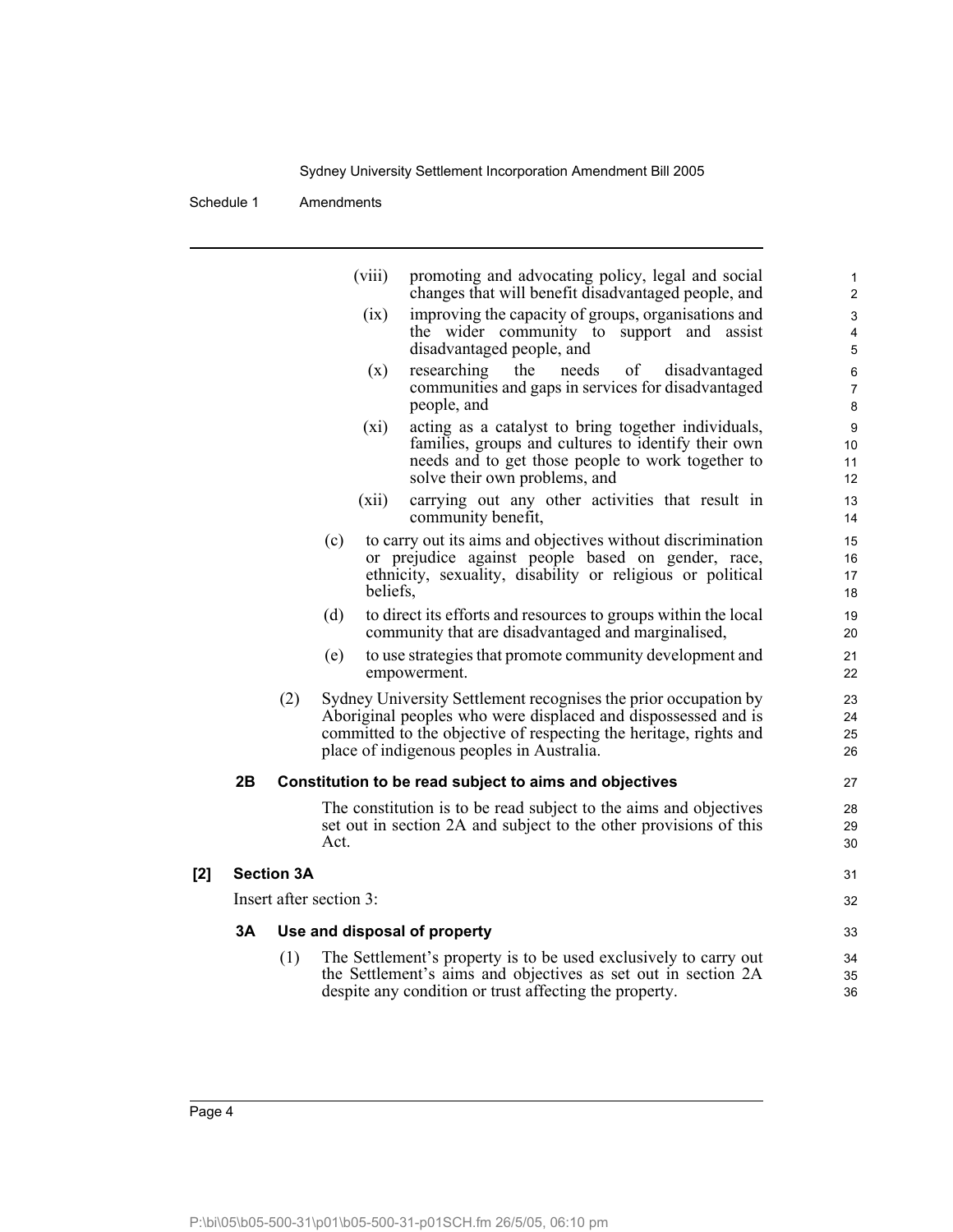Amendments Schedule 1

| (2) |                                                                                                                                                                                                                                                                                                                                                                                                                                                                                                                                            | No portion of the Settlement's property is to be paid to a member<br>(including a member of the executive committee) except as<br>genuine remuneration for services rendered or expenses incurred<br>on behalf of the Settlement. | 1<br>$\overline{\mathbf{c}}$<br>3<br>4       |
|-----|--------------------------------------------------------------------------------------------------------------------------------------------------------------------------------------------------------------------------------------------------------------------------------------------------------------------------------------------------------------------------------------------------------------------------------------------------------------------------------------------------------------------------------------------|-----------------------------------------------------------------------------------------------------------------------------------------------------------------------------------------------------------------------------------|----------------------------------------------|
| (3) | No interest in the Settlement's real property is to be disposed of<br>unless the disposal has the approval of at least 75 per cent of<br>members attending, and entitled to vote at, a special general<br>meeting that has been called to approve that disposal.                                                                                                                                                                                                                                                                           |                                                                                                                                                                                                                                   |                                              |
| (4) | At any special general meeting called to approve a disposal of an<br>interest in the Settlement's real property, a member cannot<br>participate in, and is not entitled to vote at, the meeting, if that<br>member, or a close relative or close associate of that member,<br>may gain a financial or other benefit from the disposal (including,<br>but not limited to, a benefit from a possible increase or change in<br>the value of land in the vicinity of the real property that is the<br>subject of the special general meeting). |                                                                                                                                                                                                                                   | 9<br>10<br>11<br>12<br>13<br>14<br>15<br>16  |
| (5) | The Registrar-General is not to register under the Real Property<br>Act 1900 a transfer of land held by or on behalf of the Settlement<br>(or the corporation) to another person, or any other dealing in<br>relation to any such land that is otherwise registrable under that<br>Act or the Conveyancing Act 1919, unless a certificate under the<br>seal of the corporation is<br>lodged with<br>the<br>common<br>Registrar-General certifying that the requirements of subsection<br>(3) have been satisfied.                          |                                                                                                                                                                                                                                   | 17<br>18<br>19<br>20<br>21<br>22<br>23<br>24 |
| (6) |                                                                                                                                                                                                                                                                                                                                                                                                                                                                                                                                            | In this section:                                                                                                                                                                                                                  | 25                                           |
|     |                                                                                                                                                                                                                                                                                                                                                                                                                                                                                                                                            | close associate of a member means:                                                                                                                                                                                                | 26                                           |
|     | (a)                                                                                                                                                                                                                                                                                                                                                                                                                                                                                                                                        | a partner of the member, or                                                                                                                                                                                                       | 27                                           |
|     | (b)                                                                                                                                                                                                                                                                                                                                                                                                                                                                                                                                        | an employee or agent of the member, or                                                                                                                                                                                            | 28                                           |
|     | (c)                                                                                                                                                                                                                                                                                                                                                                                                                                                                                                                                        | a corporation, or a member of a corporation, partnership,<br>syndicate or joint venture, in which the member, a person<br>referred to in paragraph (a) or (b) or a close relative of the<br>member has a beneficial interest.     | 29<br>30<br>31<br>32                         |
|     | close relative of a member means:                                                                                                                                                                                                                                                                                                                                                                                                                                                                                                          |                                                                                                                                                                                                                                   |                                              |
|     | (a)                                                                                                                                                                                                                                                                                                                                                                                                                                                                                                                                        | a spouse of the member, or                                                                                                                                                                                                        | 34                                           |
|     | (b)                                                                                                                                                                                                                                                                                                                                                                                                                                                                                                                                        | a person who is in a de facto relationship with the member<br>within the meaning of the <i>Property (Relationships)</i> Act<br>1984, or                                                                                           | 35<br>36<br>37                               |
|     | (c)                                                                                                                                                                                                                                                                                                                                                                                                                                                                                                                                        | a child, grandchild, sibling, parent or grandparent of the<br>member.                                                                                                                                                             | 38<br>39                                     |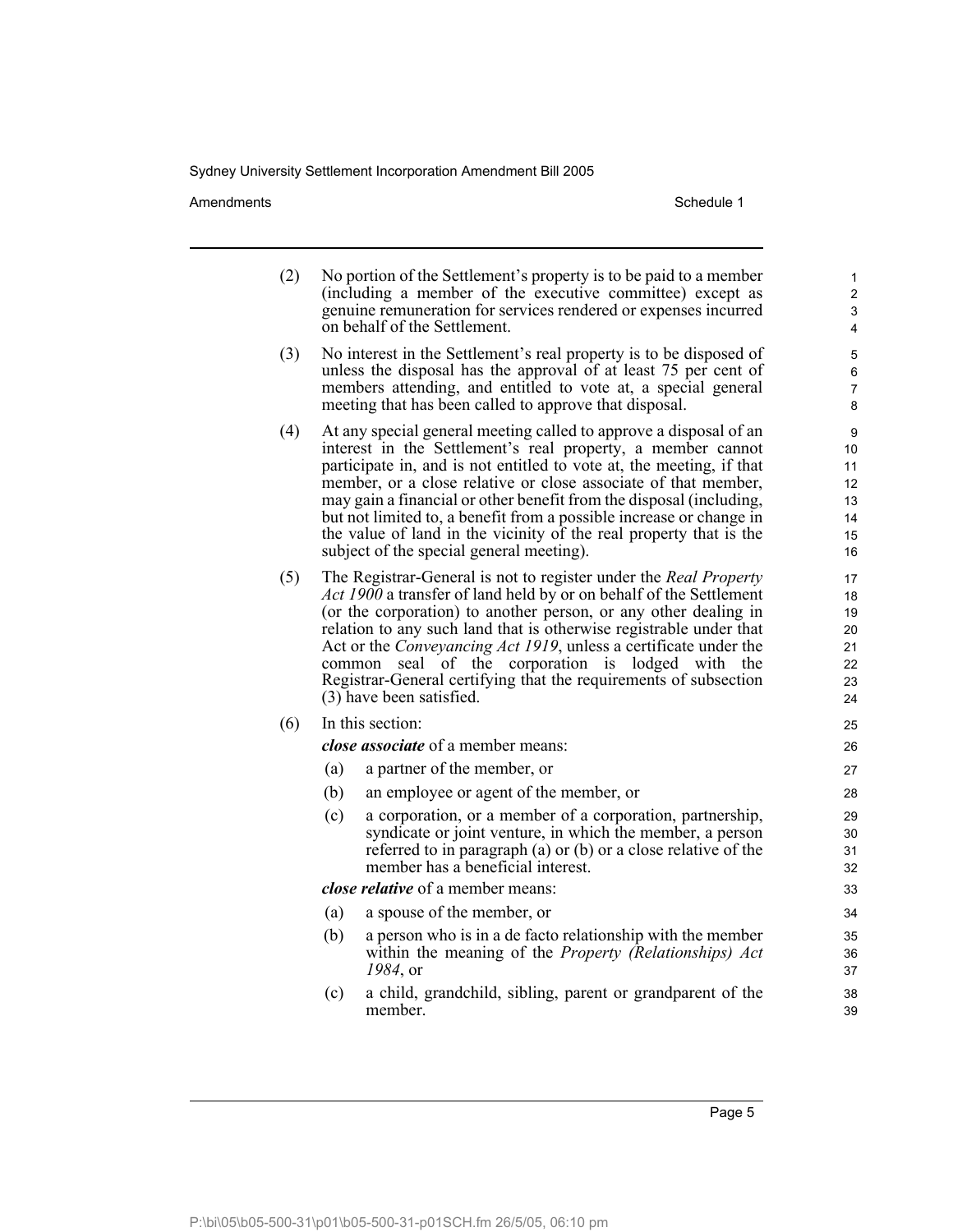#### Schedule 1 Amendments

|     |    |                   | <i>dispose</i> includes sell, transfer, lease, mortgage or otherwise<br>encumber or agree to do any of these.                                                                                | 1<br>$\overline{2}$  |
|-----|----|-------------------|----------------------------------------------------------------------------------------------------------------------------------------------------------------------------------------------|----------------------|
|     |    |                   | <i>member</i> means a person who is a member of the Settlement in<br>accordance with the constitution.                                                                                       | $\mathsf 3$          |
|     |    |                   | <i>property</i> of the Settlement includes property of the corporation                                                                                                                       | 4<br>5               |
|     |    |                   | and any proceeds of the disposal of any such property.                                                                                                                                       | 6                    |
|     |    |                   | Settlement's real property includes any building on that<br>property.                                                                                                                        | $\overline{7}$<br>8  |
|     |    |                   | special general meeting means a special general meeting of all of<br>the members called in accordance with the constitution.                                                                 | 9<br>10 <sup>1</sup> |
| [3] |    |                   | <b>Section 11 and Schedule 1</b>                                                                                                                                                             | 11                   |
|     |    |                   | Insert after section 10:                                                                                                                                                                     | 12                   |
|     | 11 |                   | Savings and transitional provisions                                                                                                                                                          | 13                   |
|     |    |                   | Schedule 1 has effect.                                                                                                                                                                       | 14                   |
|     |    | <b>Schedule 1</b> | <b>Savings and transitional provisions</b>                                                                                                                                                   | 15                   |
|     |    |                   | (Section 11)                                                                                                                                                                                 | 16                   |
|     | 1  |                   | <b>Regulations</b>                                                                                                                                                                           | 17                   |
|     |    | (1)               | The regulations may contain provisions of a savings or<br>transitional nature consequent on the enactment of the following<br>Acts:                                                          | 18<br>19<br>20       |
|     |    |                   |                                                                                                                                                                                              |                      |
|     |    |                   | Sydney University Settlement Incorporation Amendment Act<br>2005                                                                                                                             | 21<br>22             |
|     |    | (2)               | Any such provision may, if the regulations so provide, take effect<br>from the date of assent to the Act concerned or a later date.                                                          | 23<br>24             |
|     |    | (3)               | To the extent to which any such provision takes effect from a date<br>that is earlier than the date of its publication in the Gazette, the<br>provision does not operate so as:              | 25<br>26<br>27       |
|     |    |                   | to affect, in a manner prejudicial to any person (other than<br>(a)<br>the State or an authority of the State), the rights of that<br>person existing before the date of its publication, or | 28<br>29<br>30       |
|     |    |                   | to impose liabilities on any person (other than the State or<br>(b)<br>an authority of the State) in respect of anything done or<br>omitted to be done before the date of its publication.   | 31<br>32<br>33       |